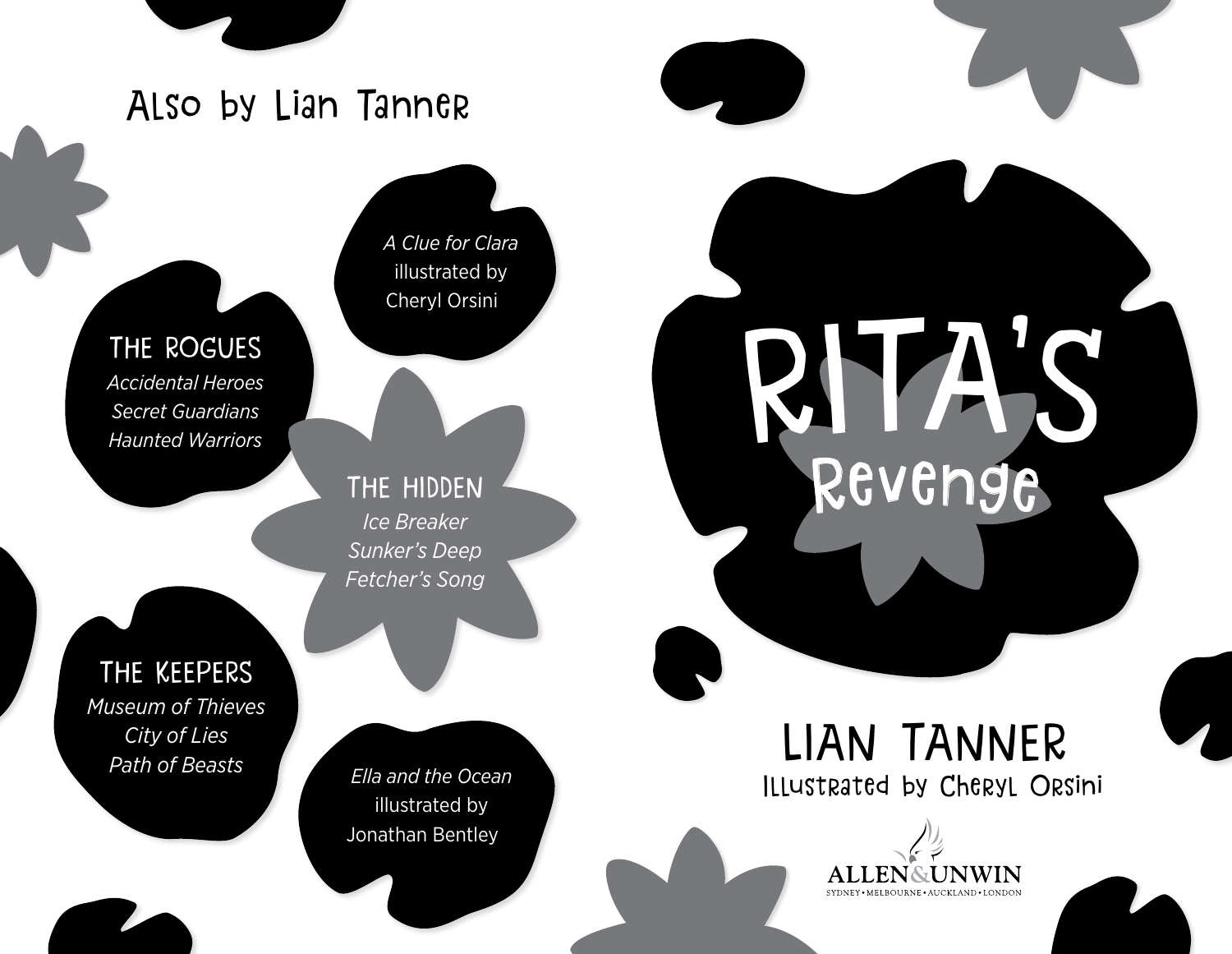

# Rita's diary

Anyone can keep a diary.

Some people make an awful fuss about it, as if it makes them important and clever.

Some people.

Some *chooks.*

But keeping a diary is not hard. First you name the day.

1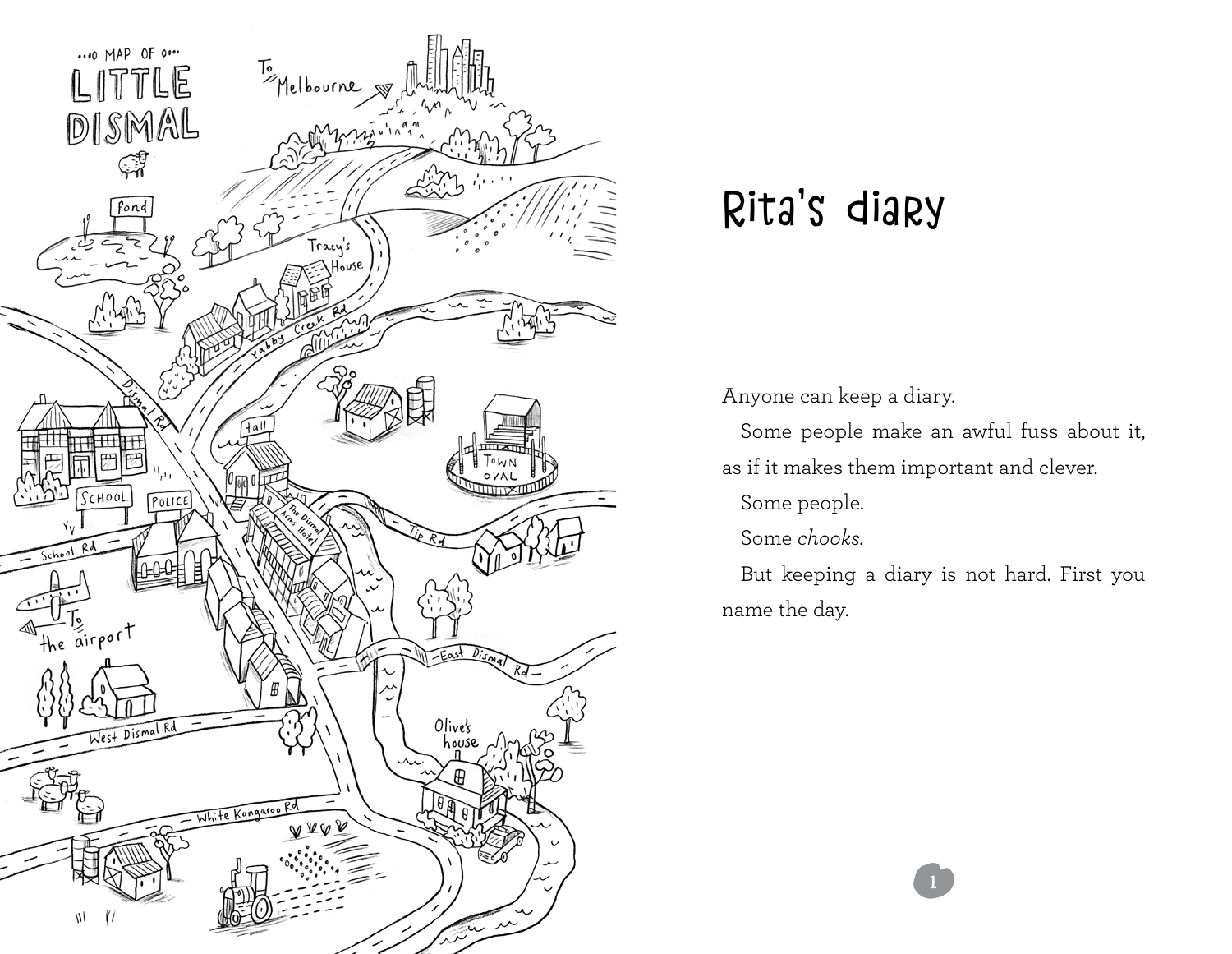# **Today**

Then you name the time.

### **Diary o'clock**

I keep my diary in my head so I don't lose it. But sometimes I like to write it on bits of paper. Here's some of my writing.



And here's some more.



They are in secret duck language, so you probably won't understand them.

I will explain.

The first one is about the courage of ducks. and how much braver and smarter we are than other birds.

Like chooks, for example.

The second one is about that last fateful Talent Night, when—

But no, I don't want to think about Talent Night.

I will go to the pond instead, and see if Great-Aunt Myrtle has forgiven me.

### **Pond o'clock**

2 de agosto: Alexandro Alexandro Alexandro Alexandro Alexandro Alexandro Alexandro Alexandro Alexandro Alexand

*'So,'* says Aunt Marcia. *'This chook who everyone's making such a fuss of. What's her name?'*

*'Clara,'* says Aunt Charlene.

*'What sort of stupid name is Clara?'*  demands Great-Aunt Myrtle. She is so old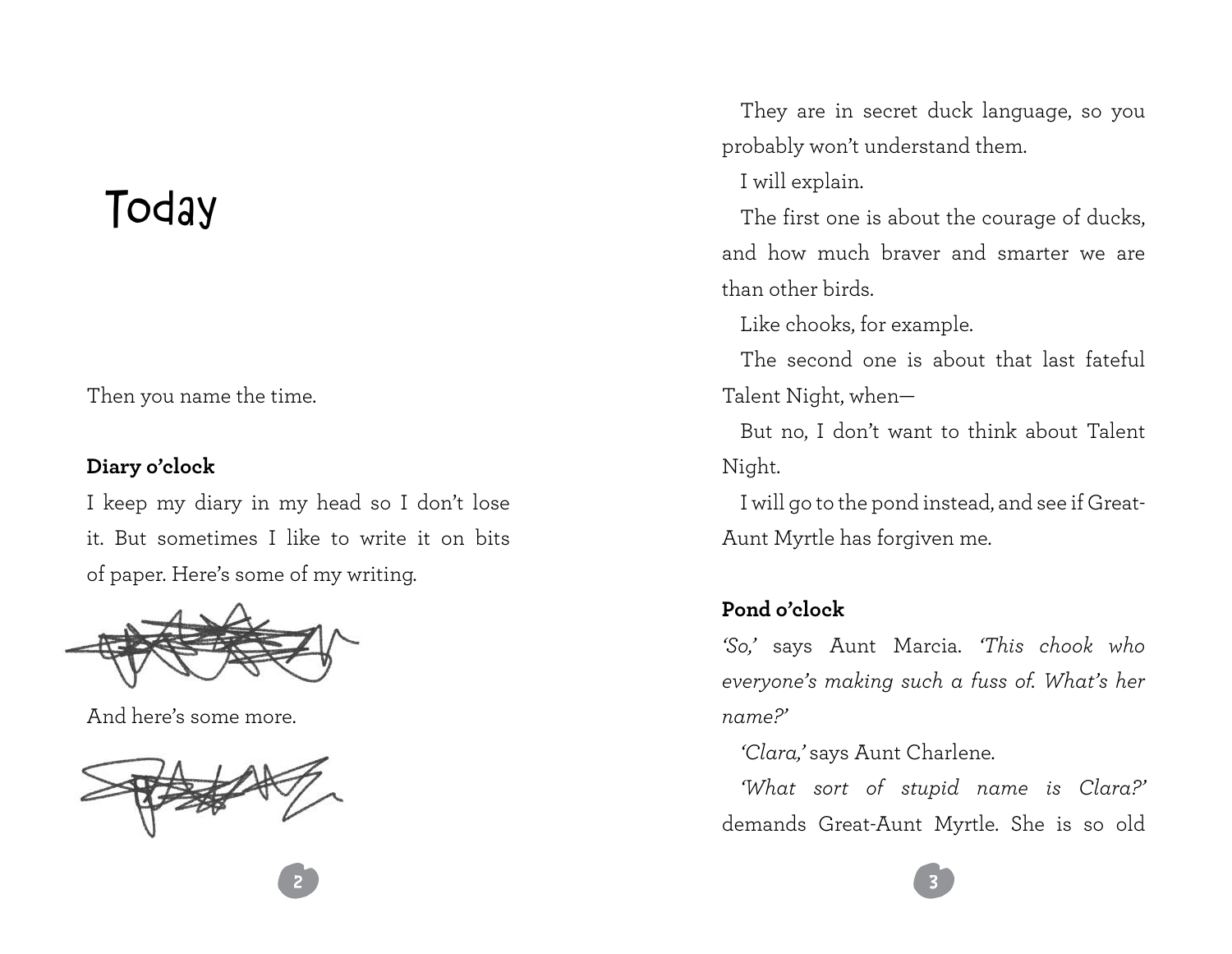that all her feathers are ragged at the ends, and she can only see out of one eye. But she's still the fiercest duck in the flock. And the most important.

So I say, *'It's a chook name. A* stupid *chook name. Ha ha ha.'* 

Great-Aunt Myrtle doesn't even glance in my direction. But the circle of empty water around me seems to grow wider. And colder.



*'People are calling her a hero,'* says Aunt Charlene, as if I haven't spoken. *'Just because she stopped the Simpson human stealing a few sheep.'*

*'Apparently she thinks she's a real detective now,'* says Aunt Deirdre.

*'I'm amazed she could even find her own feathers, much less a bunch of missing sheep,'*  says Aunt Charlene. *'She's a chook, and you know what they say about chooks.'*

Everyone laughs. (I laugh loudest.)

Aunt Charlene pretends to be a chook trying to swim, and we laugh again, even though she does the exact same act at every single Talent Night—

No, I *will not* think about Talent Night.

Great-Aunt Myrtle spends a moment or two dabbling for insects, then blows a few bubbles and says, *'When I was in the lower pasture yesterday, the cows were mocking me.'*

Aunt Charlene gasps. *'What did you do?'*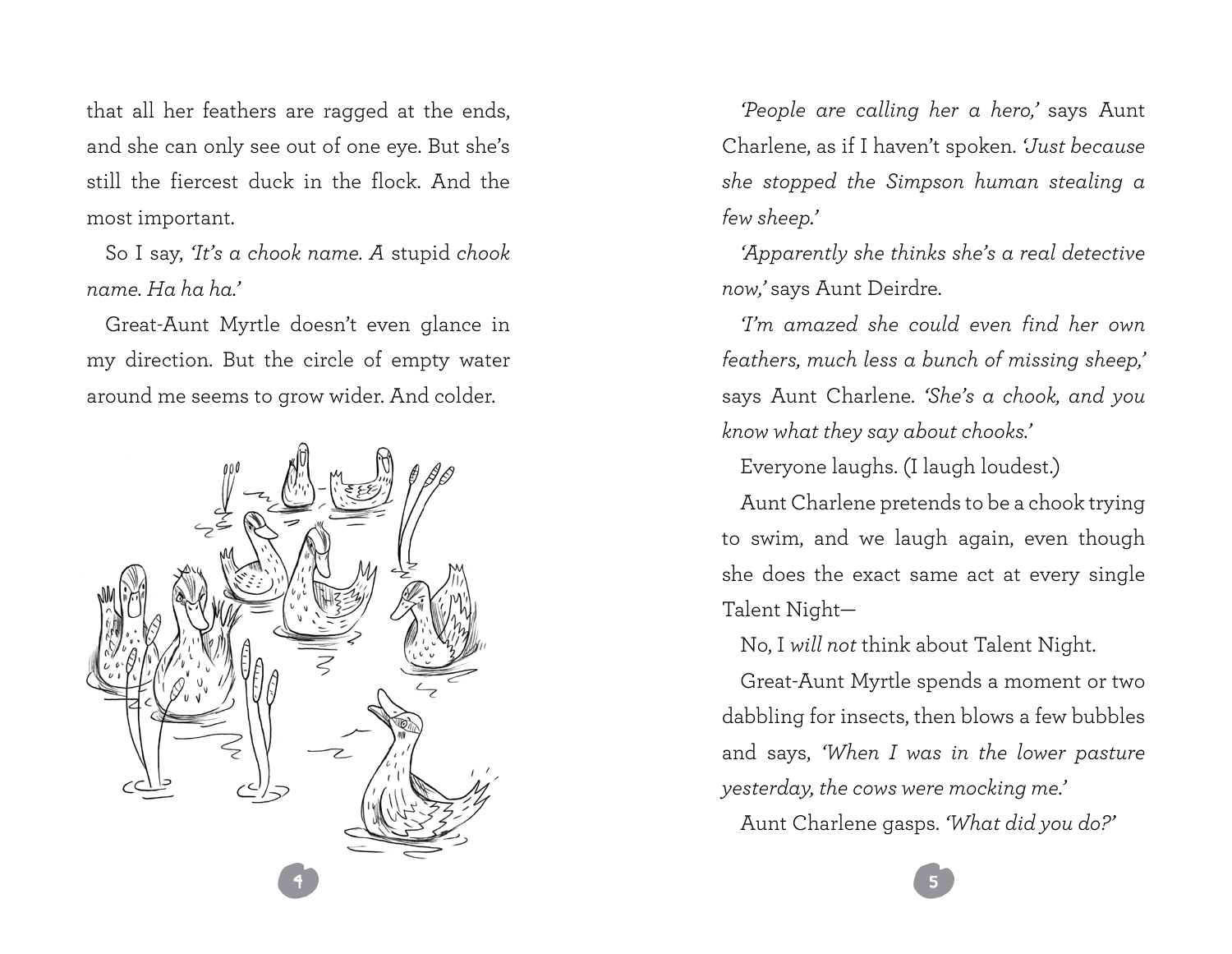*'I bit their tails until they ran away.'*

We all clack our beaks in approval. (I clack loudest.)

*'But it's not just the cows,'* Great-Aunt Myrtle continues. *'The pigs, the horses – they think we're a joke. And it's Clara's fault. She's been telling people that ducks are mad, and now every bird and beast in town is saying the same thing. And laughing. Even the humans.'*

She narrows her eyes. *'They shouldn't laugh at ducks.'* 

The rest of us narrow *our* eyes, too. (My eyes are narrowest.)

My cousin Vera, over on the windmill side of the pond, cries, *'Because we know where they live!'*

At that, the aunties set up a great quack of agreement. *'Yes, we do.' 'Well said, young Vera!' 'She'll go far, that duck.'*

I wish *I* had thought of saying, *'We know where they live.'* I wish they'd quack in

agreement when *I* speak. But they won't. I am in disgrace. No matter what I do, they pretend I'm not here.

#### **Half past Vera-is-a-pain-in-the-tail-feathers**

Great-Aunt Myrtle waits until the noise dies down. Then she says, *'So, it's been a while since we had a sworn enemy . . .'*

There are a number of words that will get a duck's immediate attention. Worms. Rain. **Strawherries** 

Sworn enemy.





Every duck on the pond (including me) stiffens.

*'You mean—'* says Aunt Marcia.

*'Revenge,'* says Great-Aunt Myrtle. *'On Clara.* 

6 7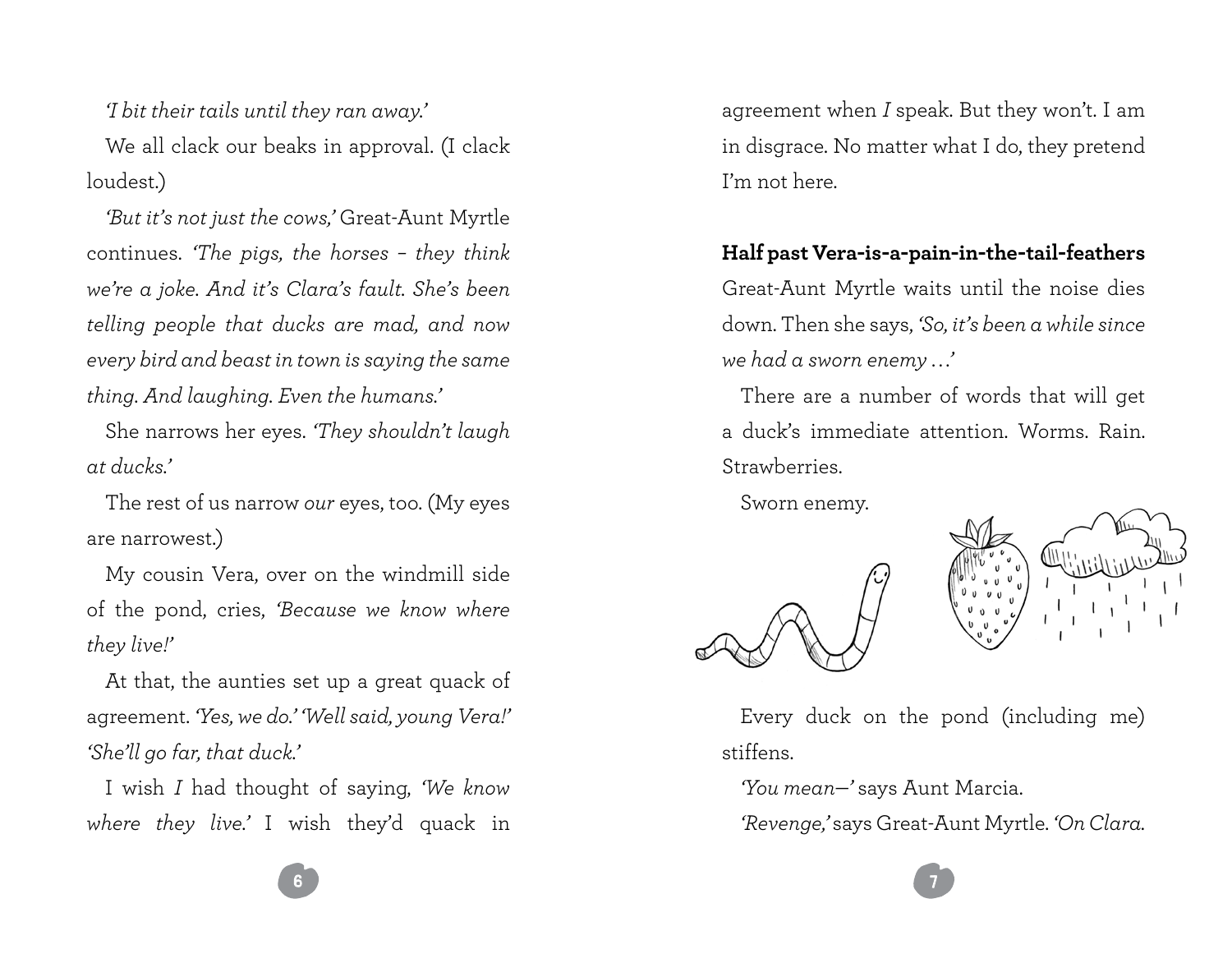*For telling lies about us. For saying we are mad, when we are not.'*

Aunt Deirdre flaps her wings. *'Excellent idea. We'll make that chook's life a misery.'*

*'When do we start?'* asks Aunt Charlene.

Aunt Marcia clears her throat. *'I'm all for revenge, Myrtle. And of course it's your decision. But Clara has friends in* very *high places these days.'*

There's a moment of silence. Then Aunt Charlene says, *'We can't let that stop us. I'd go after her, but I did the last one, and it seems dreadfully unfair that I should have all the fun.'*

*'I wish I could do it,'* says Aunt Deirdre, *'but my ducklings are about to hatch.'*

*'I would lead the way myself,'* says Great-Aunt Myrtle. *'But I have to pay back an insult from the pigs on the Waddle farm. I've left it far too long already.'*

They look at each other. They look at my

cousins. Everyone suddenly develops an interest in the algae that floats under the surface of the water.

Everyone except me.

#### **This-is-my-chance o'clock**

I might have disgraced myself beyond bearing. I might have done something so unduck-ish that no one will even look at me.

But there's a way back, and I have just seen it.

I take my fate in my beak and say loudly, *'I'll do it.'*

*'Who was that?'* demands Great-Aunt Myrtle, dropping a clump of algae.

*'It's Rita,'* says Aunt Charlene. *'The one who thinks she's a poet.'*

*'Not anymore,'* I say quickly. *'That thing at Talent Night was just an accident . . .'*

They're not listening. Great-Aunt Myrtle says, without looking at me, *'Ducks cannot be poets.*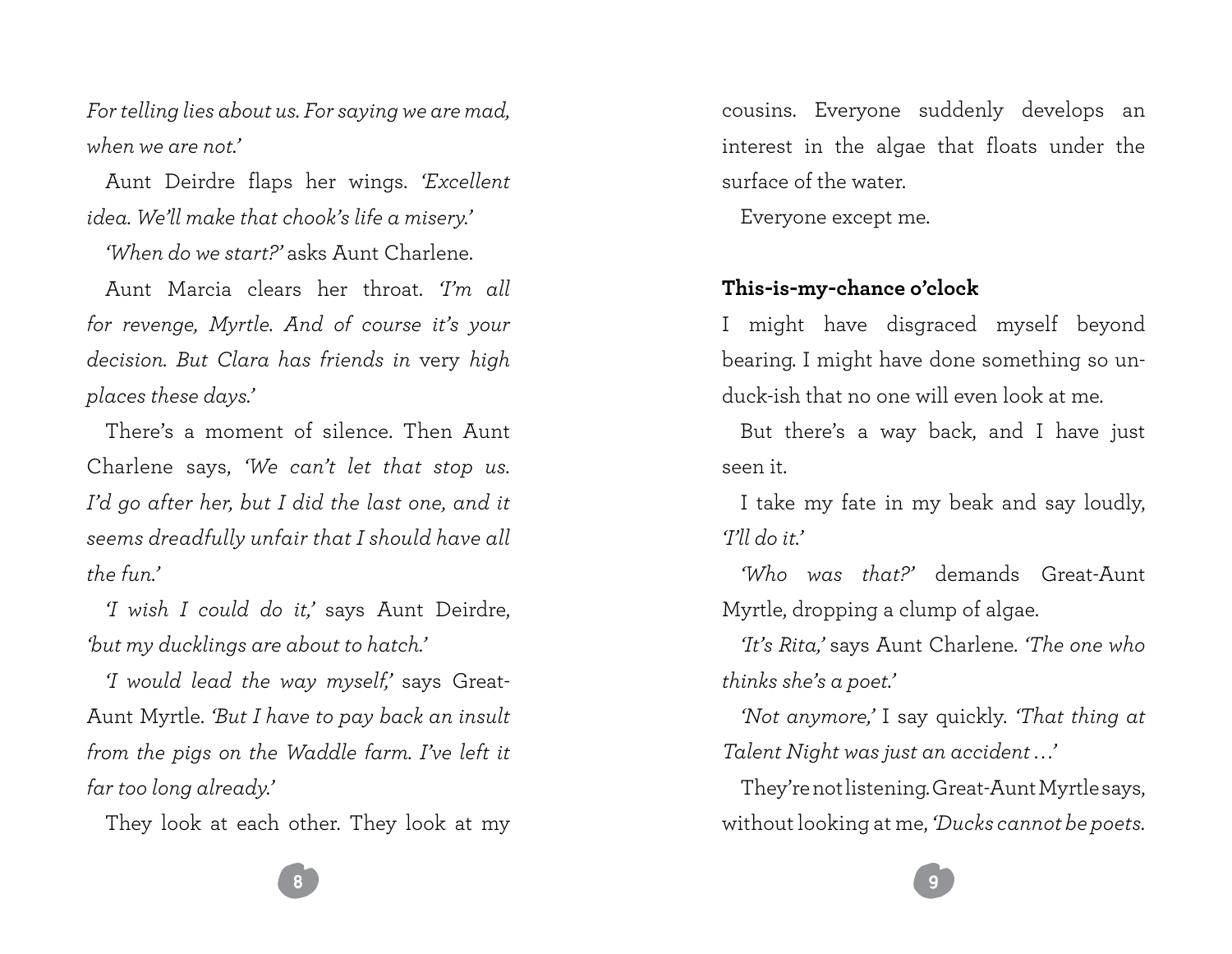*It's not on the list of approved activities.'*

*'Why on earth,'* demands Aunt Marcia, *'would anyone want to do something that's not on the list? Tell them, Myrtle.'* 

#### **List o'clock**

Great-Aunt Myrtle waddles up onto the bank and strikes the Pose of Wisdom.

I have tried to do the Pose of Wisdom, but it's harder than it looks. You have to

stand on one leg, and stretch out the other leg and your wing at exactly the right angle without falling over.

I fell over.

Perhaps I should have taken it as a sign.

*'Pay attention, all of you.'* Despite her age, Great-Aunt Myrtle is



so well balanced that she doesn't even wobble. *'Here is the list of approved activities, handed down from the beginning of time.'*

Even the smallest ducklings paddling in the shallows lift their heads and listen.

*'Dabbling, diving and preening,'* recites Great-Aunt Myrtle. *'Flapping and foraging. Flying, hissing and biting.'*

By now, we're all reciting with her. My voice is the loudest, but still they take no notice of me. *'Chasing cows and pigs. Mockery. Rude songs. Piracy, bullying, revenge, warfare and general thuggery.'*

*'What about murder?'* asks one of the ducklings. *'Are we allowed to do murder?'*

*'Only if the other person deserves it,'* says Great-Aunt Myrtle.

*'Which they usually do,'* adds Aunt Marcia.

Great-Aunt Myrtle folds her tattered wing, then stretches it out again to emphasise her point. *'Please note that poetry is nowhere*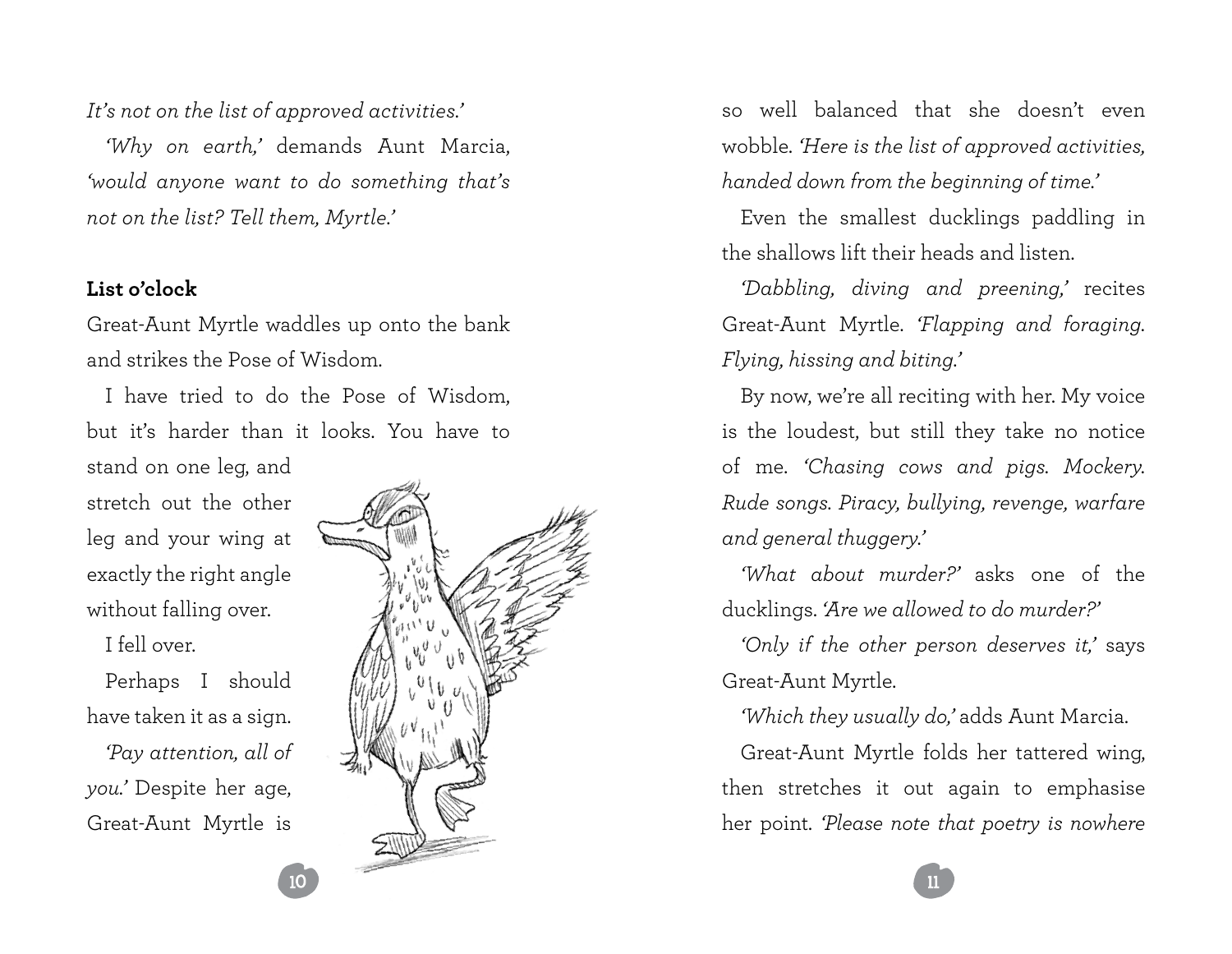*on the list. It's not at the beginning, it's not in the middle, and it's not at the end. There is not even the slightest hint of poetry. Which means—'* 

Now at last she turns to glare at me. *'Which means that we* do not do it.'

I blush under my feathers. But at least she's taking notice of me.

*'Let me be the one,'* I beg. *'Let me take revenge on our sworn enemy.'*

Aunt Marcia and Aunt Deirdre go into a huddle, whispering to each other. Aunt Charlene paddles around me in circles, muttering under her breath.

Great-Aunt Myrtle doesn't move.

*'I'll wreak a really good revenge,'* I tell her. *'Something that will make everyone sit up and take notice. Something that will teach them not to laugh at ducks.'*

Aunt Charlene looks thoughtful. *'Maybe we should give her a chance.'*

*'No,'* snaps Great-Aunt Myrtle. *'I'll send someone reliable. Like Vera.'*

On the other side of the pond, Vera flaps her wings enthusiastically and begins to paddle towards the aunties.

I block her way. *'I'll be* so *reliable,'* I say.

But Great-Aunt Myrtle just dips her beak in the water, tilts her head back and takes a drink, as if the matter is settled.

#### **Desperation o'clock**

If I miss this chance, my life is as good as over. No one will ever swim beside me again. No one will look at me. No one will talk to me. I will be the loneliest duck in the world.

So I tuck my wings tightly against my body and cry, *'I don't want to be a poet. I hate poetry! It's not on the list. Ducks can't be poets.'*

Something inside my chest hurts when I say those words, but I ignore it. Because Great-

 $12$  ) and  $13$